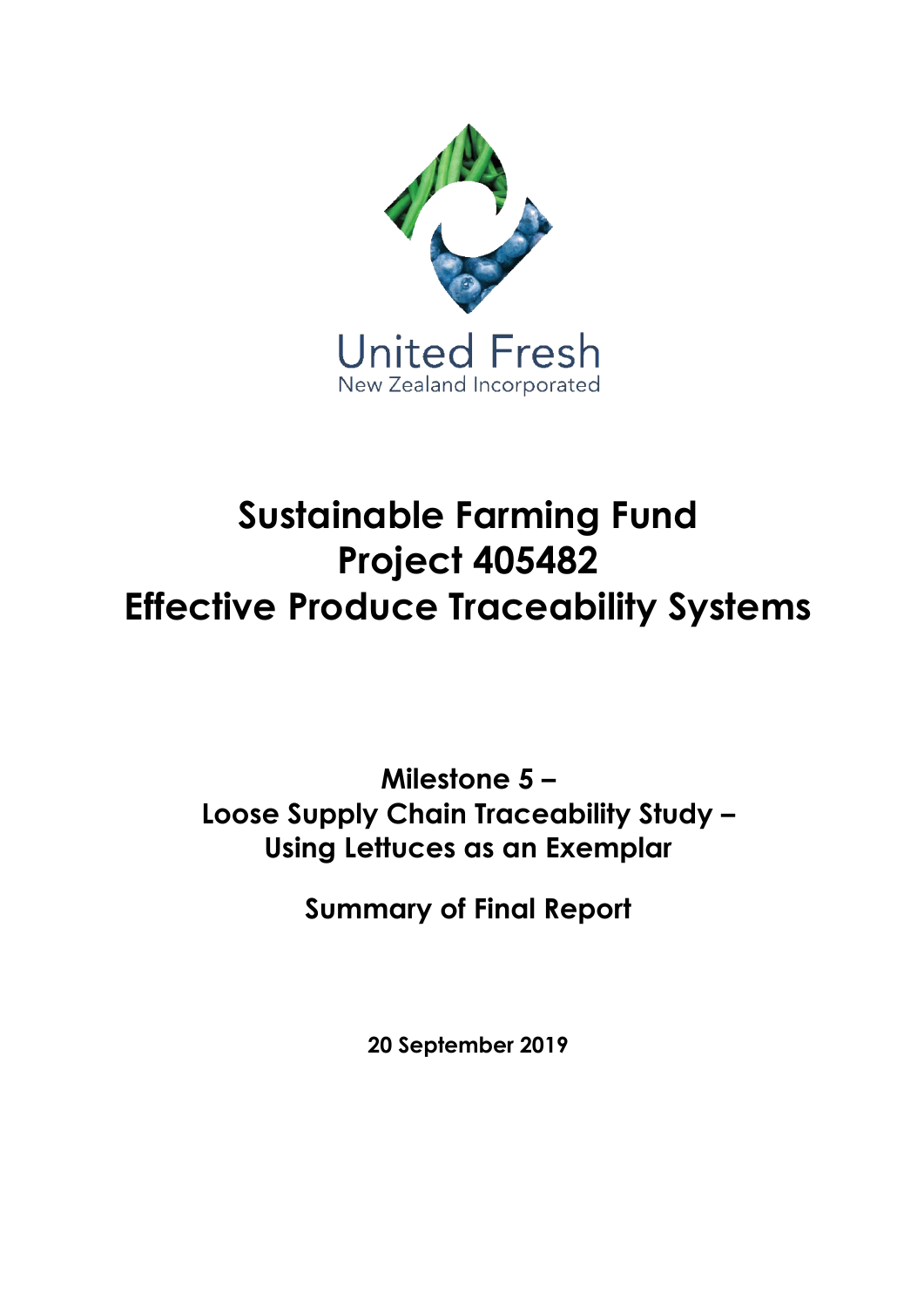## **Wider Project Related Milestone Comments**

Traceability and transparency are increasingly important in fresh produce value chains, both domestically and internationally. Traceability in the domestic fresh produce supply chain is currently not working to a common standard. Each value chain follows variations of its own to establish **internal** Traceability. **External** Traceability works better in some cases than others and not at all in extreme situations.

This project aims to understand the challenges and barriers that compromise effective Traceability in the domestic fresh produce industry.

The objective of this project is to assist growers, packers, marketers and retailers in the domestic fresh produce supply chain to understand how they can improve their internal Traceability systems while ensuring a more robust streamlined external Traceability framework at the same time.

#### **Milestone 4 – Industry Engagement**

Milestone 4 officially concluded in mid-June however the project has continued to be busy with industry engagement activities. United Fresh NZ Inc sponsored and hosted a booth at Horticulture NZ conference in Hamilton. This was a good opportunity to speak with the wider industry about Traceability and also entice participants to complete our Milestone 2 survey monkey. In addition, the Project Director, Anne-Marie Arts, presented at the Fresh Produce Safety Centre Conference in Sydney, Australia.

During August, Anne-Marie Arts also visited MPI in Wellington and spoke with Melinda Sando (Manager Food Compliance Services Group) about national recalls / food safety incidents from MPI's viewpoint. This will help inform the draft industry Traceability Guidelines.

#### **Planning for Future Milestones**

The focus shifts to Milestones 6-9 where the majority of work will be in developing and writing the draft industry Traceability Guidelines and seeking industry feedback. The Dairy Traceability Working Group report and guidelines will inform this work along with work undertaken in other jurisdictions. Completion and release of the final Guidelines will occur in Milestones 10 and 11 in 2021.

There are a number of international and national industry speaking engagements we have been asked to present at. This will help share the knowledge gained by the project and ensure the project stays up to date with Traceability advancements.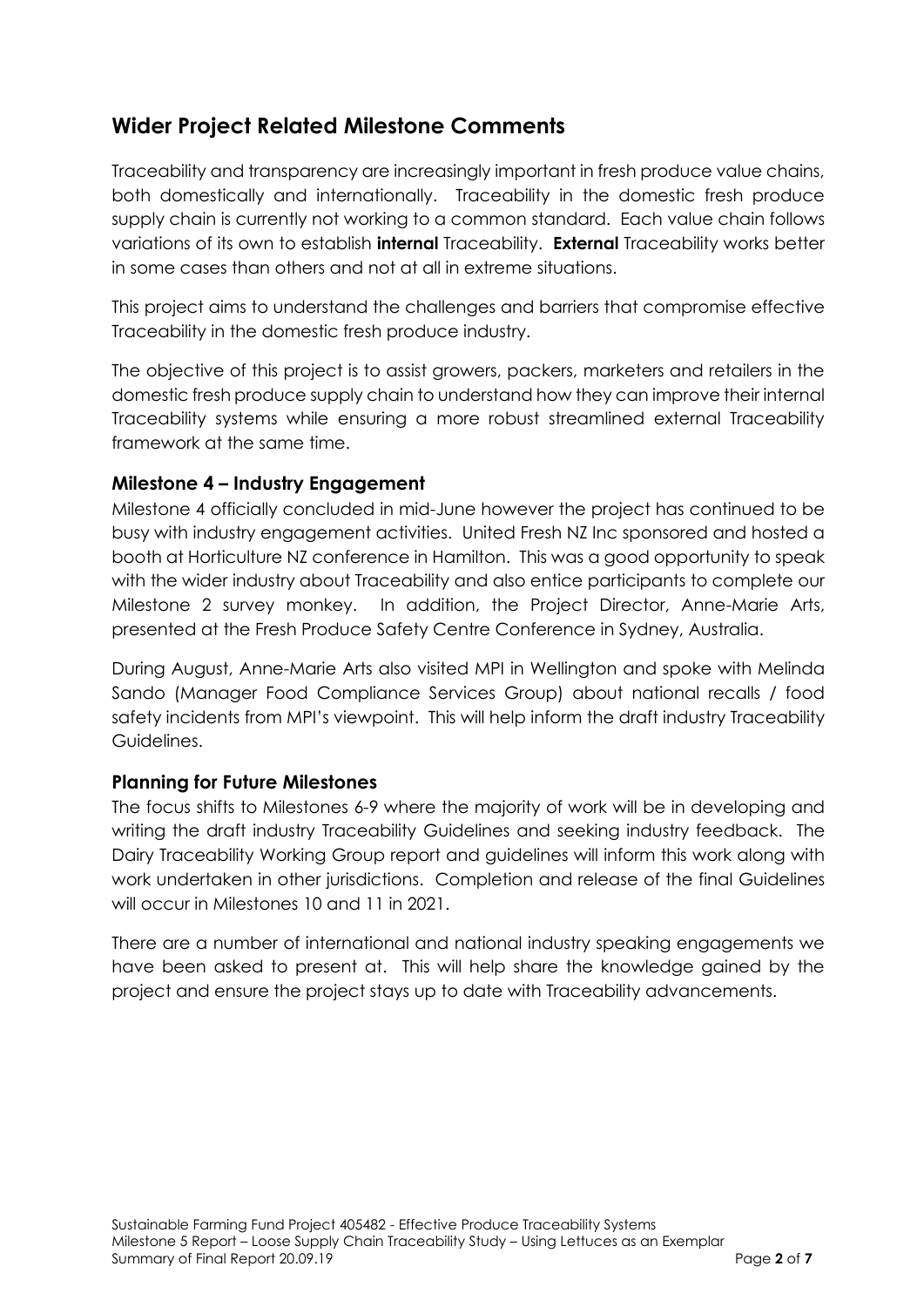# **Executive Summary (from the Milestone 5 Final Report)**

## **Milestone 5 – Loose Supply Chain Traceability Study – Using Lettuces as an Exemplar**

During the planning phase of Milestone 5, it was recognised the previous tracking trial (milestone 3) included tracking crates and pallets. We thus reviewed the plan based on our learnings and feedback from industry. The decision was taken not to repeat the pallet tracking exercise for loose lettuces, but to look in more detail at specific parts of the supply chain that were potentially different or where we felt more information was needed. This led to Grower Consultation and Visits (Section 2), Rear Store Assessment – The Last 10 Metres (Section 3), Reverse Traceback Activity – Lettuces (Section 4) and a Review of the Findings from the Dairy Traceability Working Group Report to Government (Section 5).

The grower is the point where visible data collection begins and therefore is the starting point for our analysis. Growers collect a substantial amount of data in order to support their business operations. All growers visited commented on their frustration with the need to use multiple systems to collect the various data elements and information sets required in the course of business operations. In order to achieve a robust degree of Traceability regardless of what product is involved, a disciplined and comprehensive data collection and reporting competency at source is critical. In the case of the produce industry the source has to be the grower.

The rear store assessment looked at the difficulties in tracking crates or cartons in the last 10 metres of the journey, and the processes and behaviours of produce department staff in tracking produce movement at this level. The observed store was entirely relying on staff skill, experience, and training, in order to manage its in-store rotational quality issues, on account of the fact that the team considered crate cards and labels to be unreliable. Given that the data supplied with the product plays such an insignificant role within the rear store environment, and as the product is transferred in and out of the store, as well as the unreliability assessment given, it is difficult to assume that any selected or limited traceback could be supported by crate/carton/outers data labels in their current format.

The reverse traceback activity provided an understanding of the Traceability information available to consumers based solely on the packaging and labelling of the product and supermarket receipt. It is also fairly typical of the information available, if there is a need for product Traceability in the event of a food safety incident or product recall. Achieving a timely traceback of products starting with the retailer is a challenge and needs to be improved. Growers have demonstrated that significant Traceability information is available from the work arising during the on-farm production and post harvest processes. At times the Traceability information available from growers is compromised as the product moves up the supply chain, due to the wholesaler or retailer driven data management systems being insisted upon.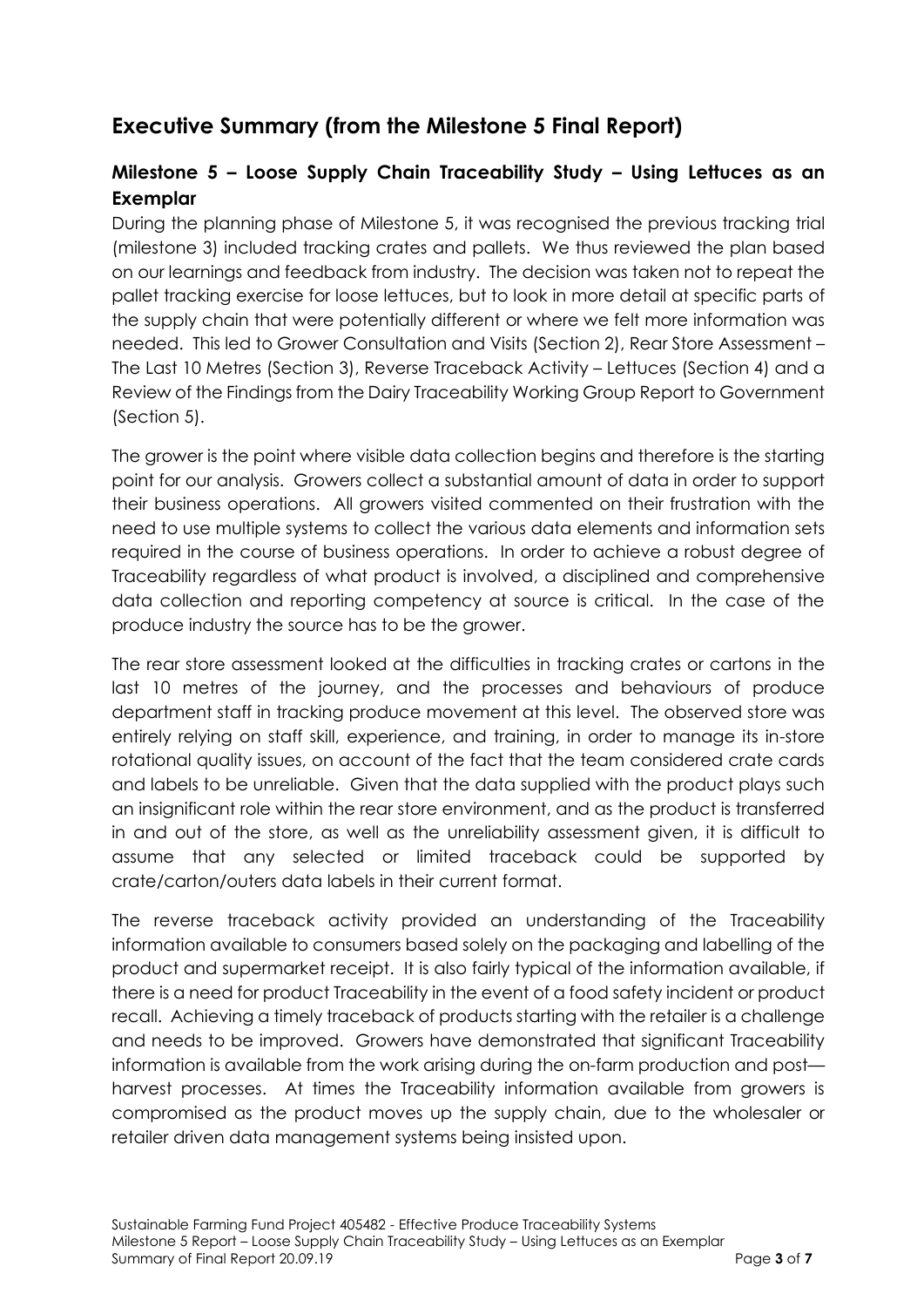We also identified the need to go back to review the recommendations of the Dairy Traceability Working Group formed to address the recommendations of the December 2013 report of the Government's inquiry into the WPC contamination incident. The critical word describing where the industry needs to head is *interoperability*. The natural question that arises is – how can an industry, and in this case the produce industry, move from many discrete, robust internal Traceability systems, to one equally as robust external Traceability system, with particular reference to the fact that a country with a population of 5 million cannot afford the luxury of too many parallel systems in place?

The project team proposes that the initial step on this journey needs to be a paradigm shift in the way we view our industry, and ourselves as participants within the industry. Naturally, there will be differences of opinion as numerous as there are industry participants. So, looking at the findings of this study, as well as findings related to previous Milestones, here are some of the key issues:

- Growers are having to respond to multiple demands for maintaining records and performing tasks related to several supply chain management / Traceability systems on a daily basis.
- Different parts of the supply chain use different barcode generating standards, which leads to multiple identifiers being used on crates and cartons of produce as they travel through the supply chain.
- Traceability at best currently ends in the rear store of a supermarket produce department, when loose product is removed from its crate, e.g. loose lettuce when they are removed from their crate in order to be trimmed.
- When a food safety event does occur, tracing affected product that may still be in a supply chain is often so difficult that the only solution is to withdraw all potentially affected product from all suppliers at the retail level, as it is not possible to differentiate between suppliers.
- The country had a wakeup call with the far-reaching implications of the Fonterra Whey Protein concentrate contamination, both in terms of the comedy of errors that led to the Botulism scare related to the issue, and the financial consequences for Fonterra and others. MPI as the regulator, is expecting other primary industries to examine the lessons learnt, and address the recommendations that the investigation into the events has generated.

What we can hopefully all agree on is that the Japanese Kaizen principle of the 'need for continuous improvement' based on small ongoing improvements leading to large rewards applies to our industry, and that the industry overall is keen to maintain and grow its 'share of the plate' in consumer households in New Zealand and around the globe. With this in mind, we want to conclude this Milestone Study by introducing a different conceptual diagram that more accurately reflects the need to improve our external Traceability, than the plethora of supply chain diagrams already available in the literature. The working title of this diagram is the 'interoperability spyglass tool'.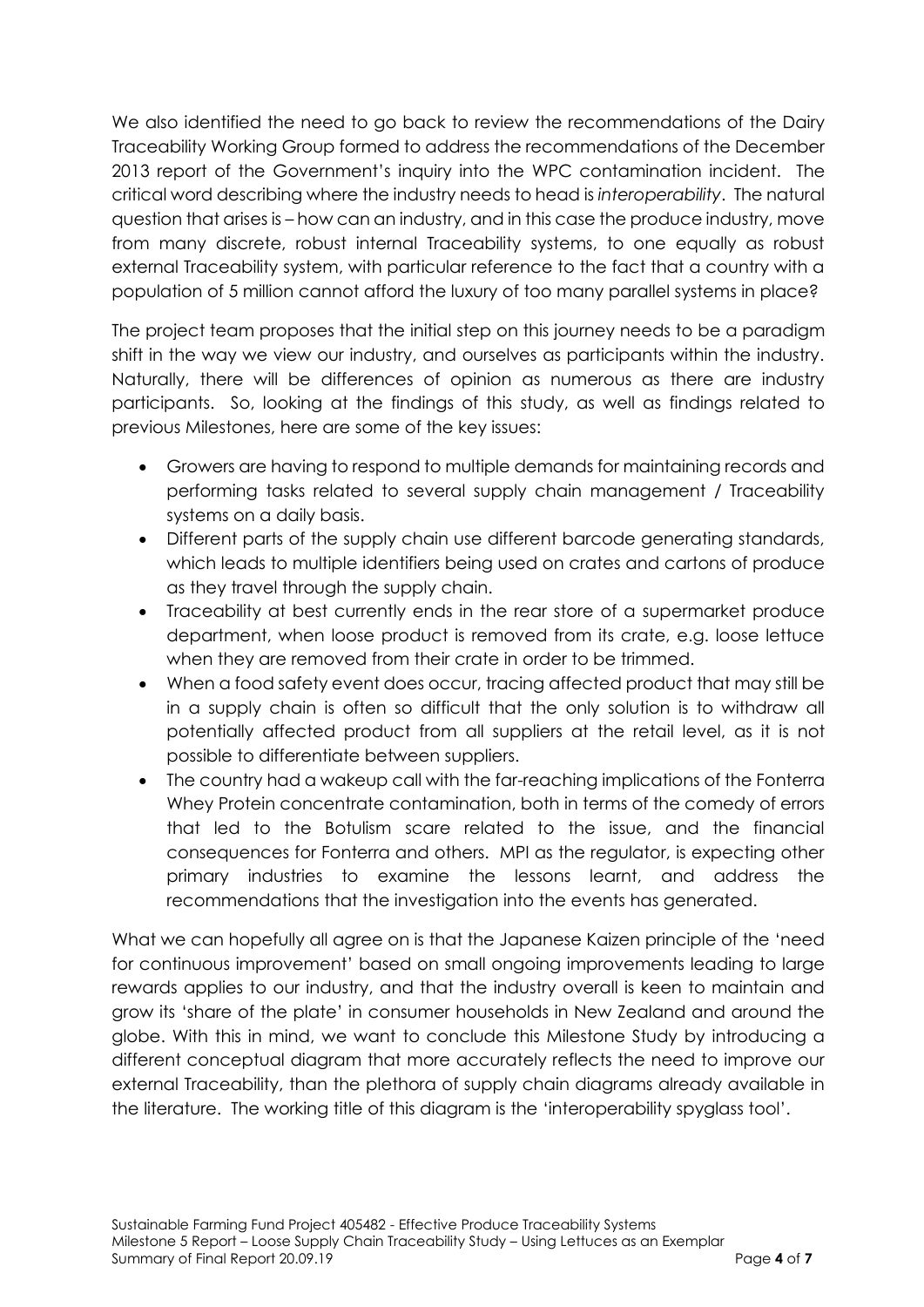#### **The Conceptual Interoperability Spyglass Tool**

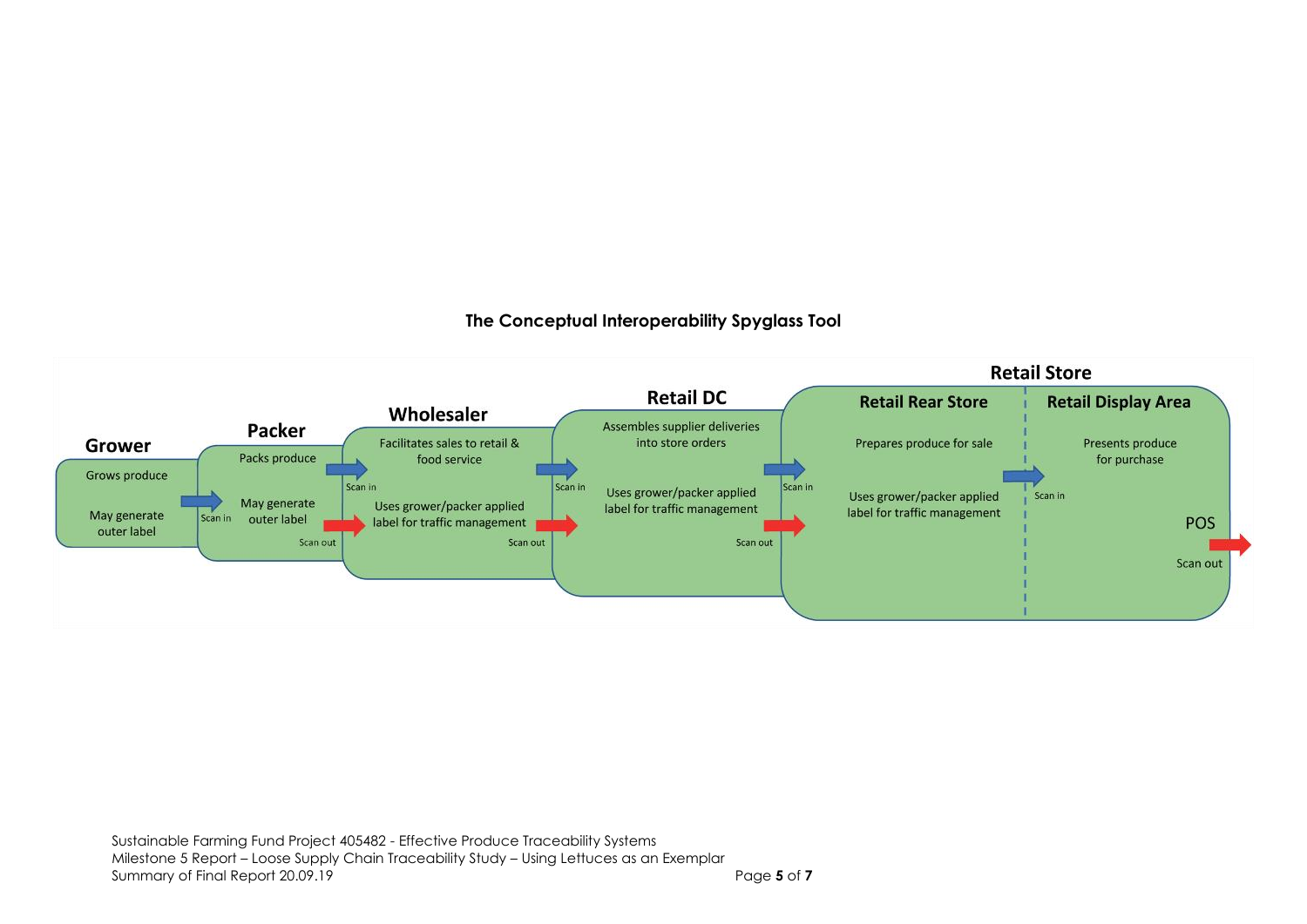### **The Interoperability Spyglass Tool**

The core function of all produce supply chain participants is getting produce from the grower to the consumer. Any non-core requirements, regardless of how critical they are, are ideally performed by an automated process. Given we live in a time of rapid technological advancement, achieving degrees of automation should not present a problem. The project team therefore puts forward for consultation the following concept that:

- The produce industry moves to a spyglass format view of the produce supply chain, as the spyglass diagram more accurately reflects the connectivity between the various value adding produce supply chain components.
- The focus of improving supply chain performance shifts from the activities carried out within each supply chain element or spyglass section, onto the line where the spyglass elements join and interact.
- The data that is shared in the process of moving produce through the supply chain is captured electronically, via handheld scanners as the produce moves from the grower bookend to the retail equivalent.
- An additional virtual separating line is drawn between the retail rear store and the retail display area, with produce being scanned across the line at crate/carton level.

Clearly, not all produce travels from a grower's property to a retail store via packers, wholesalers, and retail DCs. In some instances, growers supply directly to store; some packers grow and some growers pack. Wholesalers are not a feature in every produce supply chain, and not every retailer operates their own DC. But as long as a common data standard is employed, the length of the spyglass and the number of components utilised to move the produce is not relevant. Naturally, individual supply chain elements will need to ensure that their internal Traceability activities are compatible with the overarching external Traceability requirements. By moving to one data standard across the entire supply chain, and therefore achieving interoperability, the question on how individual supply chain components are meeting their Traceability requirements within the regulatory and standards driven constraints becomes less of an issue.

The project team would like industry to consider this conceptual proposal to be a contribution arising from this project towards the debate on how we can achieve increased external Traceability and interoperability. It is the intent to publish this study as an industry paper, and widely consult within the framework agreed upon within this Sustainable Food and Fibres Future project. The final model settled upon may well differ from this conceptual model, but as an industry we need to start somewhere in taking responsibility for operating to one common underpinning data standard, as failure to do so will limit growth opportunities for the industry at large in the years to come.

In light of our learnings and feedback from industry to date, we have concluded the need to provide more information to industry is urgent. As a result, we have decided to bring forward the development of a draft industry guideline.